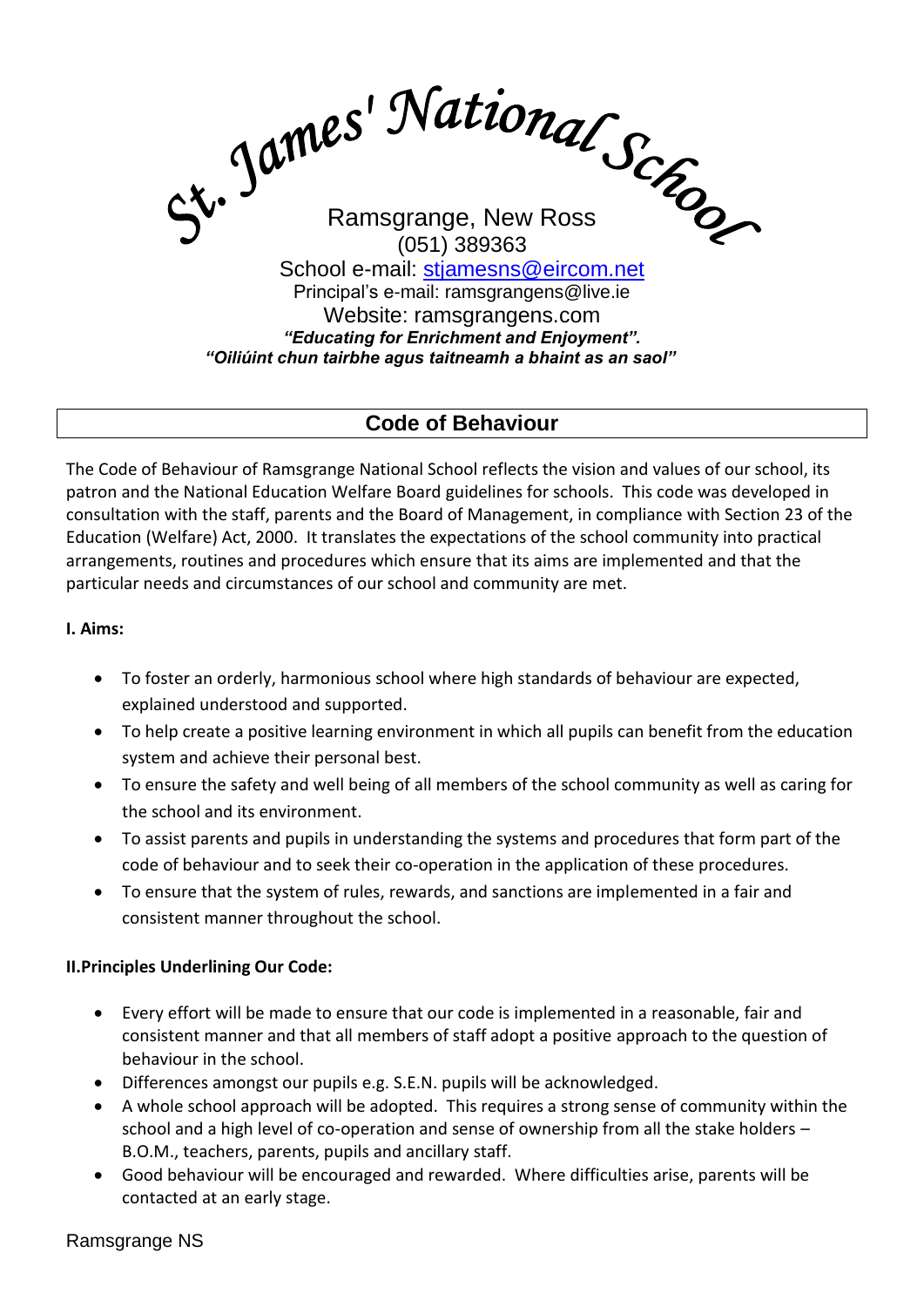### *Attendance and Dismissal*

- School begins at 9:20 am for all classes. Pupils should arrive to school between 9:10 and 9:20am. On entering school in the morning pupils are asked to walk in an orderly fashion to their designated class assembly area . Any pupil arriving before 9:10am remain their parent's responsibility until that time.
- Lunch break is from 12:30 to 1:00pm.
- Infants go home at 2:00pm. All other classes end at 3:00pm. Parents who wish to have their children escorted home should make their own arrangements to have them met no later than 2:00 or 3:00pm as the school cannot accept responsibility for looking after the children after this time.
- Pupils are expected to attend every day unless there is a genuine reason for absence, in which case the school must be informed in writing, clearly stating the reason for absence. The Principal is required by law to report such absences to the National Educational Welfare Board.
- Pupils are expected to be on time for school each day and, in the event of a late arrival, bring a note to the teacher. Please note that where a child attends school after attendance has been taken he/she will be marked absent.
- No child will be allowed to leave school during school hours without a signed letter stating time child is to be allowed home. Alternatively parents may call to the school and having consulted with the class teacher, the principal or deputy principal, they may bring child home.
- If a child is sick during school hours we will endeavour to contact his/her home. It is important that every child has a phone number where his/her parents can be contacted. Parents who will be absent from home, or normal place of work, should arrange a contact phone number in case an emergency should arise.
- A child who is sick in the morning should not be sent to school unless there are strong indications that it is a minor matter that will not necessitate him/her being sent home.

### *h) Rules regarding Misc. Items*

- Pupils are expected to take pride in their appearance, to have the correct uniform, books and required materials each day.
- Tracksuits and runners are essential for physical education and should be worn only on the appropriate days.
- Jewellery: Students should not wear any jewellery to school. Girls are only permitted to wear stud earrings.
- No dying of hair is permitted.
- Toys and other electronic devices are not permitted in the school.
- Mobile phones are not permitted in the school.

## **V. Ladder of Intervention**

- Consistent clear rules and routines in class and in school assist the majority of pupils to behave appropriately. Minor misbehaviour will be checked regularly by the class teacher.
- More active interventions will be used to help some students manage their behaviour including, Parental Involvement, setting targets for behaviour and monitoring them with the student in a supportive way, behaviour contracts and the involvement of another teacher/Principal/Deputy Principal.
- Interventions tried and how the pupil responded will be noted.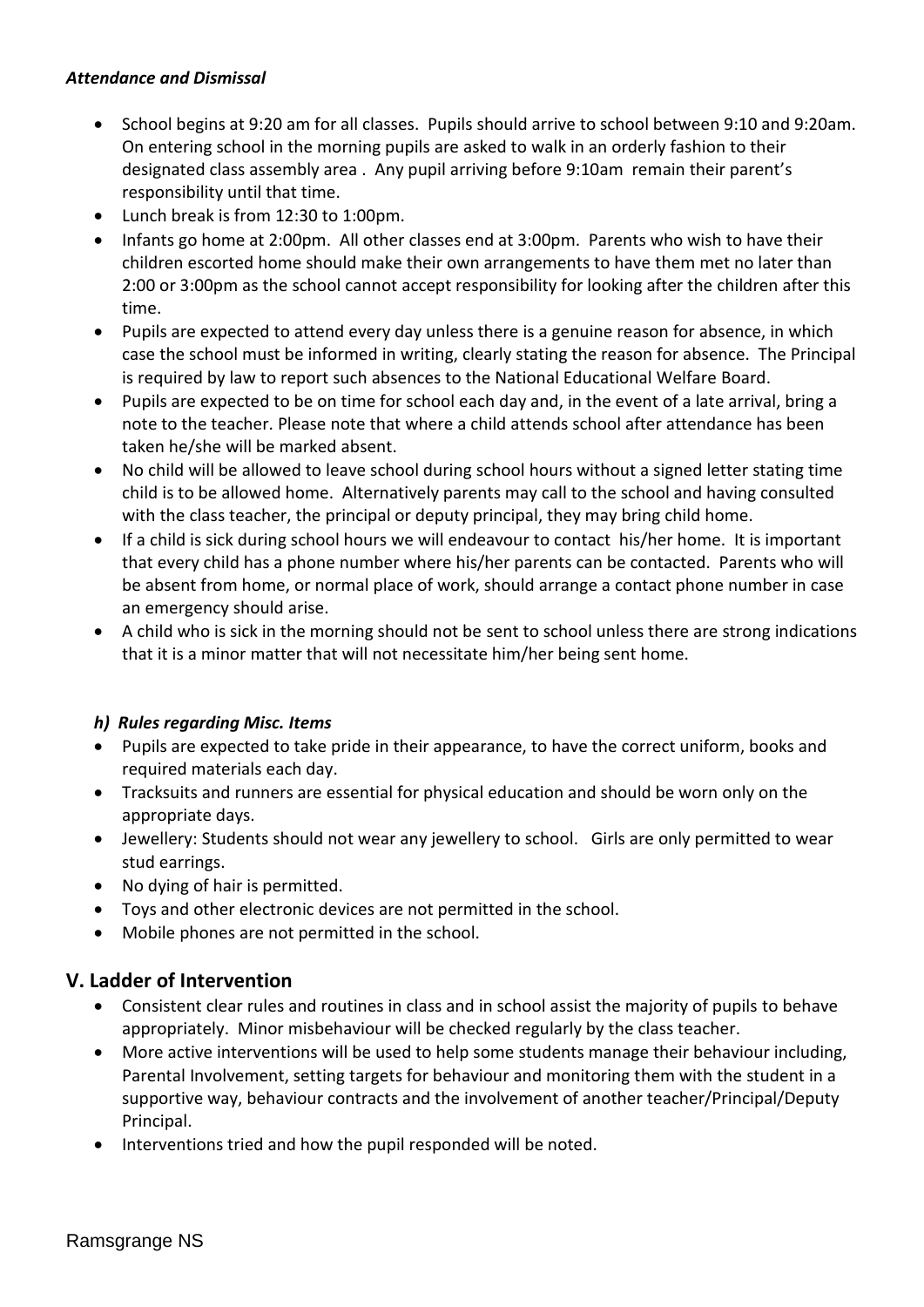- The interventions tried to date.
- Whether suspension is the appropriate response.
- Whether the pupil's behaviour has had a seriously detrimental effect on the education of other pupils e.g. shouting at teacher, being disruptive, refusing to work, not allowing others to work, taking up teacher's teaching time due to inappropriate behaviour.
- Whether the pupil's continued presence in the school at the time constitutes a threat to the safety of pupils/staff e.g. physical fights in school yard, leaving school premises without permission, serious consistent incidents of bullying or racism, use of bad language to any member of school community.

## **X. Expulsion**

The decision to permanently exclude a pupil from Ramsgrange National School will be made solely by the B.O.M. Expulsion is a very serious step and is only taken in extreme cases of unacceptable behaviour and only after the school has taken significant steps to address the behaviour. These steps include the following:

- Meeting with parents and pupil to explore ways of helping pupil change his behaviour.
- Making sure that the pupil understands the possible consequences of the behaviour, (if it should persist).
- Ensuring that all other possible options have been tried.
- Seeking the assistance of support agencies e.g. National Education Psychological Service (NEPS), Health Service Executive Community Services (HSE), National Behavioural Support Service (NBSS).

The grounds for expulsion and the factors which need to be considered are similar to those for suspension, however where expulsion is concerned the school will already have tried a series of other interventions including suspension which unfortunately haven't changed the pupil's behaviour.

## *Expulsion for a first offence***.**

The following kinds of behaviour may warrant such expulsion:

- A serious threat of violence against another pupil or staff member.
- Actual violence or physical assault.
- Supplying of alcohol/drugs.

### *Procedures in respect of expulsion*

- A detailed investigation carried out under the direction of the principal.
	- $\circ$  Inform parents in writing of alleged misbehaviour, how it will be investigated and that it could result in expulsion.
	- $\circ$  Give parents and students the opportunity to respond before a decision is made.
- A recommendation to the BOM by the principal (see page 84 NEWB Guidelines).
- Consideration by the BOM of the principal's recommendations and the holding of a hearing. (see page 84 NEWB Guidelines).
- If BOM is of the opinion that the student should be expelled, the Board must notify the Educational Welfare Officer (EWO) in writing, of its opinion and the reasons for this opinion. The intention to expel a student does not take effect until 20 school days have elapsed after NEWB have received written notification. The NEWB should be notified using a **Notice of Intention to** Expel form which is available on [www.schoolreturn.ie](http://www.schoolreturn.ie/) or from their helpline (1890 36 3666). This form should be completed and sent to **School Return Section, National Educational Welfare Board, 16-22 Green Street, Dublin 7.**